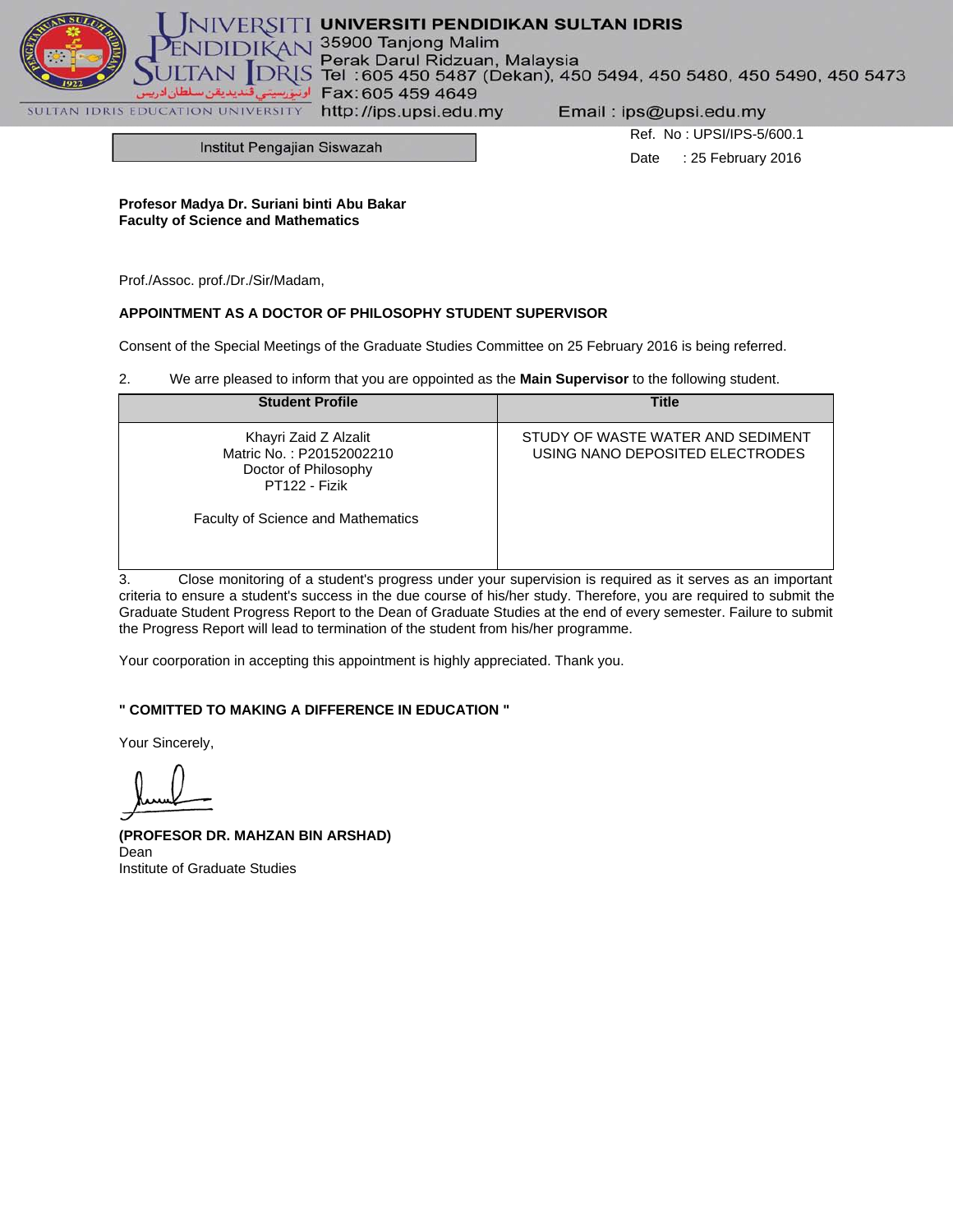

# $\Gamma$  UNIVERSITI PENDIDIKAN SULTAN IDRIS

35900 Tanjong Malim

Perak Darul Ridzuan, Malaysia<br>Tel: 605 450 5487 (Dekan), 450 5494, 450 5480, 450 5490, 450 5473  $\leq$ Fax: 605 459 4649

http://ips.upsi.edu.my

Email: ips@upsi.edu.my

Institut Pengajian Siswazah

Ref. No : UPSI/IPS-5/600.1 Date : 29 February 2016

**Profesor Madya Dr. Suriani binti Abu Bakar Faculty of Science and Mathematics**

Prof./Assoc. prof./Dr./Sir/Madam,

#### **APPOINTMENT AS A DOCTOR OF PHILOSOPHY STUDENT SUPERVISOR**

Consent of the Special Meetings of the Graduate Studies Committee on 29 February 2016 is being referred.

2. We arre pleased to inform that you are oppointed as the **Main Supervisor** to the following student.

| <b>Student Profile</b>                                                          | <b>Title</b>                                                                             |
|---------------------------------------------------------------------------------|------------------------------------------------------------------------------------------|
| Muqoyyanah<br>Matric No.: P20152002222<br>Doctor of Philosophy<br>PT122 - Fizik | High-Efficiency Dye-Sensitized Solar Cell Based<br>on Graphene-TiO2 Nanocomposites Films |
| <b>Faculty of Science and Mathematics</b>                                       |                                                                                          |

3. Close monitoring of a student's progress under your supervision is required as it serves as an important criteria to ensure a student's success in the due course of his/her study. Therefore, you are required to submit the Graduate Student Progress Report to the Dean of Graduate Studies at the end of every semester. Failure to submit the Progress Report will lead to termination of the student from his/her programme.

Your coorporation in accepting this appointment is highly appreciated. Thank you.

## **" COMITTED TO MAKING A DIFFERENCE IN EDUCATION "**

Your Sincerely,

**(PROFESOR DR. MAHZAN BIN ARSHAD)** Dean Institute of Graduate Studies